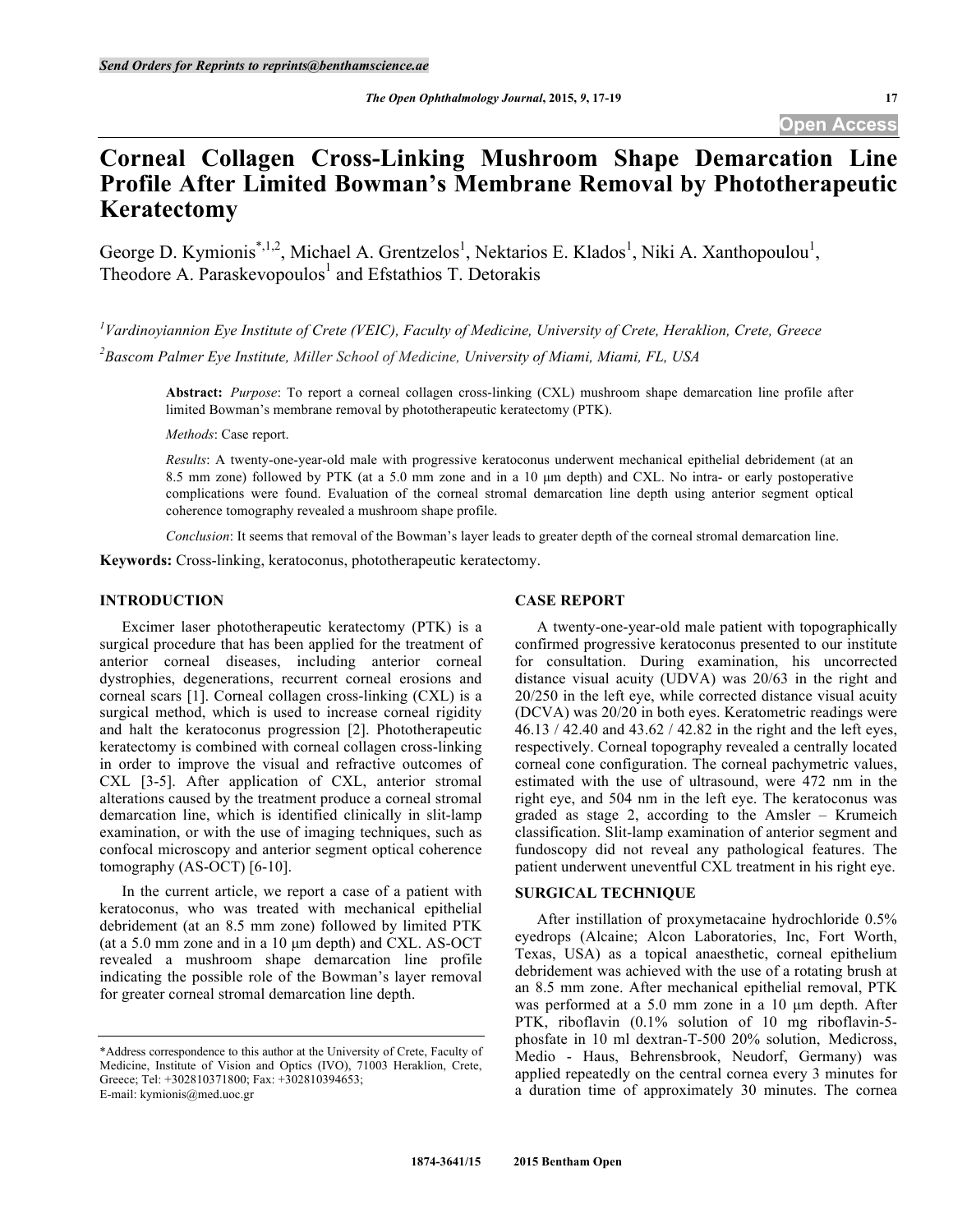

**Fig. (1).** High resolution anterior segment corneal optical coherence tomography scan demonstrating the corneal stromal demarcation line one month after mechanical epithelial debridement followed by phototherapeutic keratectomy and corneal collagen cross-linking in a patient with progressive keratoconus with depths of 398  $\mu$ m (centrally), 384  $\mu$ m and 383  $\mu$ m (at 2.0 mm nasally and temporally, respectively), 197 µm and 189 µm (at 2.5 mm nasally and temporally, respectively).

was irradiated with Ultraviolet-A (UV-A) illumination with the use of an UV-A optical device (CCL-365, Peschke Meditrade GmbH, Huenenberg, Switzerland). Before treatment, the device was calibrated using the UV-A light meter YK-35UV (Lutron Electronic, Coopersburg, PA), which is supplied with the UV-X device, in order to ensure that the irradiance was  $3.0 \, \text{mW/cm}^2$ , as intended. Total irradiance time was 30 minutes, as required in order to administer a total surface dose of  $5.4$  J/cm<sup>2</sup>. During UV-A irradiation procedure, riboflavin solution instillation was continued repeatedly every 3 minutes to maintain corneal saturation with riboflavin. At the end of the procedure, a silicone-hydrogel (Lotrafilcon B, Air Optix, Ciba Vision - 14.0 mm diameter, 8.6 base curvature, Dk=140 barrers) bandage contact lens (BCL) was applied until complete epithelium healing.

One month after the treatment CXL procedure, UDVA was improved at 20/40 and CDVA remained stable at 20/20. Slit-lamp biomicroscopy revealed a clear cornea. Anterior segment optical coherence tomography (AS-OCT) was performed in order to identify and measure the depth of the corneal stromal demarcation line depth produced by CXL treatment. Corneal stromal demarcation line depth was measured centrally, at 2.0 mm (4.0 mm diameter) and at 2.5 mm (5.0 mm diameter) nasally and temporally, as described in our previous study [9]. Corneal stromal demarcation line depth was 398 µm centrally, 384 µm and 383 µm at 2.0 mm, 197 µm and 189 µm at 2.5 mm, nasally and temporally, respectively.

## **DISCUSSION**

Excimer laser PTK is a surgical procedure that has been successfully applied for the treatment of anterior corneal pathology, including anterior corneal dystrophies, degenerations corneal scars and recurrent corneal erosions [1]. CXL is a surgical method used to increase the corneal rigidity, stabilize the ectatic cornea and arrest the keratoconus progression [2]. PTK is combined with CXL in order to remove the epithelium, smoothen the anterior corneal surface and decrease the irregular astigmatism induced by the keratoconus [3-5].

Two weeks after CXL, a corneal stromal demarcation line can be identified clinically during slit-lamp examination in a depth of approximately 300µm [6], or with the use of imaging modalities, such as confocal microscopy and AS-OCT representing the depth of the CXL treatment [7-10]. Recently, we showed that both confocal microscopy and AS OCT have similar accuracy in the evaluation of the depth of the corneal stromal demarcation line produced with CXL treatment [10].

In the current case report, a patient with progressive keratoconus is presented, who underwent mechanical epithelial debridement followed by limited PTK and CXL. The aim of combining PTK with CXL at the given size was to demonstrate the increase in treatment depth of CXL after Bowman's layer removal. One month postoperatively, AS-OCT revealed a mushroom demarcation line profile (Fig. **1**); corneal stromal demarcation line depth was greater centrally and at 2.0 mm (nasally and temporally) than at 2.5 mm (nasally and temporally).

A possible explanation of this configuration could be the Bowman's membrane removal. Kolozsvari *et al*. have shown that Bowman's layer absorb high amounts of UV irradiation [11]. Therefore, it seems that removal of the Bowman's layer in our patient increased UV-A penetration in the corneal stroma leading to greater corneal stromal demarcation line depth in the PTK ablated central corneal area. In addition, it is possible that Bowman's removal may induce corneal thinning through enhanced evaporation. Even though the role of Bowman's layer in the CXL procedure is unknown this finding indicates indirectly that Bowman's layer removal could increase the depth of CXL treatment.

#### **CONFLICT OF INTEREST**

The authors confirm that this article content has no conflict of interest.